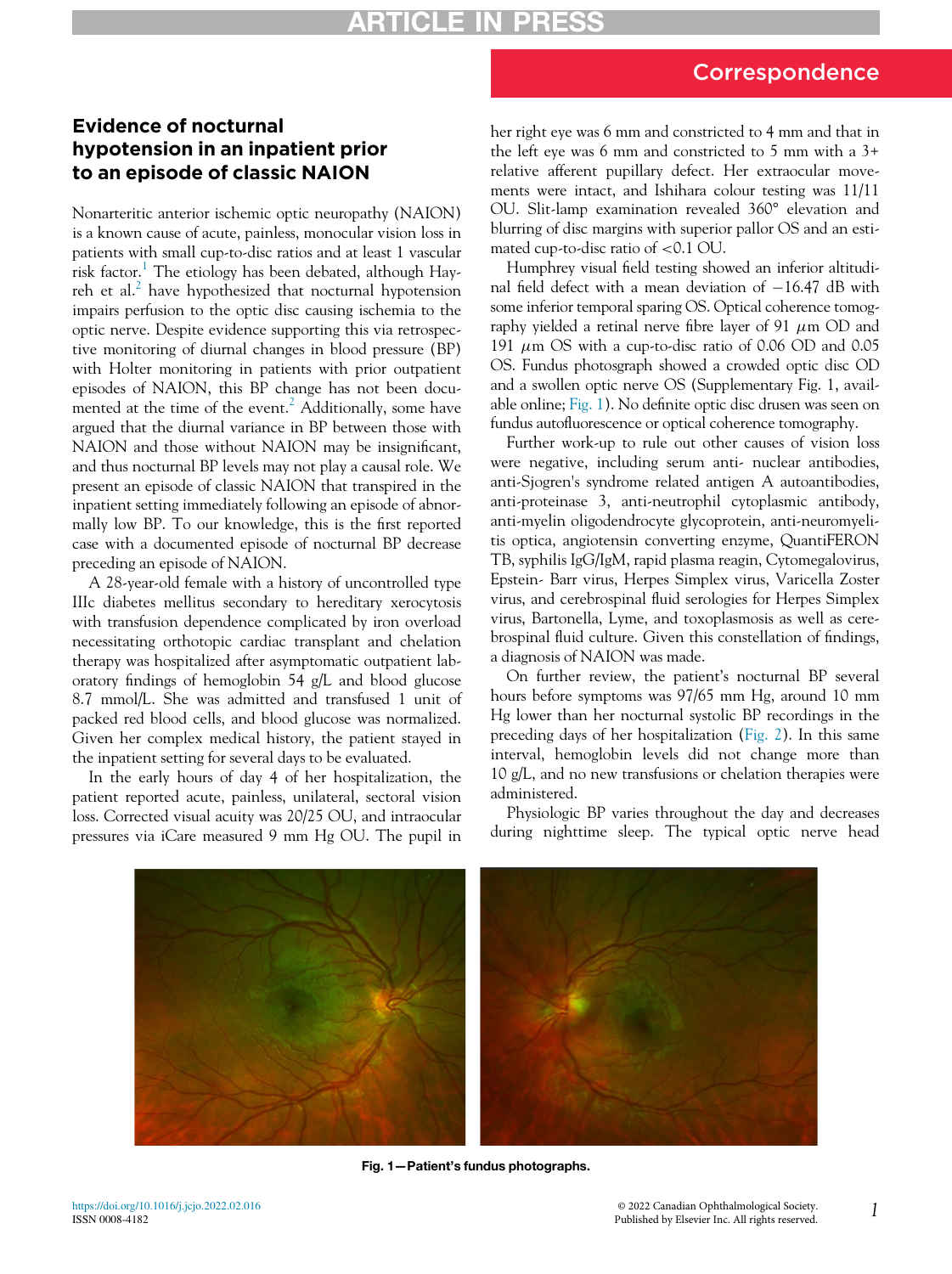## ARTICLE IN

Can J Ophthalmol Volume  $\blacksquare$ , Number  $\blacksquare$ ,  $\blacksquare$  2022

<span id="page-1-0"></span>

Fig. 2—Patient's nocturnal systolic blood pressure during hospitalization.

efficiently autoregulates blood flow, maintaining consistent perfusion despite physiologic variation in perfusion pressure and intraocular pressure. However, those with vascular risk factors, particularly hypertension and diabetes, have impaired autoregulation capabilities. Likewise, around 97% of patients with NAION have a small cup to-disc ratio. Although the association between this "disc at risk" and NAION is unknown, it is hypothesized that a crowded disc is prone to obstruction of axoplasmic flow, resulting in secondary compression, ischemia, and eventual ganglion cell death.<sup>[1](#page-2-0)</sup> While the causal role of nocturnal BP decrease in the etiology of NAION is accepted by many, there is reasonable debate.

Of note, a 20[1](#page-2-0)6 article between Cestari and Arnold.<sup>1</sup> provided excellent insight into the challenges of this theory. Arnold argued that the diurnal variance in BP between those with NAION and those without may be insignificant, and thus nocturnal BP levels may not play a causal role in NAION. However, this difference between peak and trough BP levels does not account for a drop below the patient's perfusion threshold. The concluding analysis by Lee and Van Stavern contends that episodes of NAION represent the convergence of multiple factors (i.e., vasculopathic risk factors and small cup-to-disk ratios) that ultimately reach a tipping point. Our case suggests that this tipping point may indeed be an episode of below-threshold nocturnal BP decrease.<sup>[1](#page-2-0)</sup>

Our vasculopathic patient was observed to have a diurnal systolic BP variation of around 25 mm Hg; however, in no preceding night of her hospitalization had her nocturnal systolic BP dipped below 104 mm Hg, and the patient first noticed symptoms of her classic NAION several hours after such a reading (97 mm Hg) was measured.

We describe an episode of nocturnal hypotension prior to the presentation of NAION. Although this patient is much younger than the usual population with NAION, she had multiple predisposing vasculopathic risk factors (i.e., type IIIc diabetes mellitus, cardiac transplantation secondary to autoimmune hemolytic anemia, iron overload, and chelation therapy), as with most patients with NAION. Although NAION remains multifactorial and nocturnal hypotension is not proven to cause NAION, our case provides evidence that considerable lowering of nocturnal BP may ultimately precipitate NAION.

#### Supplementary Materials

Supplementary material associated with this article can be found in the online version at [doi:10.1016/j.](https://doi.org/10.1016/j.jcjo.2022.02.016) [jcjo.2022.02.016.](https://doi.org/10.1016/j.jcjo.2022.02.016)

#### Samyuktha Melachuri,\*<sup>†</sup> Chelsey Chaehee Lim,\* Jacob Winters $*$ , $\dagger$

\*University of Pittsburgh School of Medicine, Pittsburgh, Pa.; <sup>T</sup>University of Pittsburgh Medical Center Eye and Ear Institute, University of Pittsburgh, Pittsburgh, Pa.

Originally received Aug. 16, 2021. Final revision Jan. 13, 2022. Accepted Feb. 19, 2022.

Correspondence to Chae Hee Lim, BS; [chaeheeim@gmail.com](mailto:chaeheeim@gmail.com).